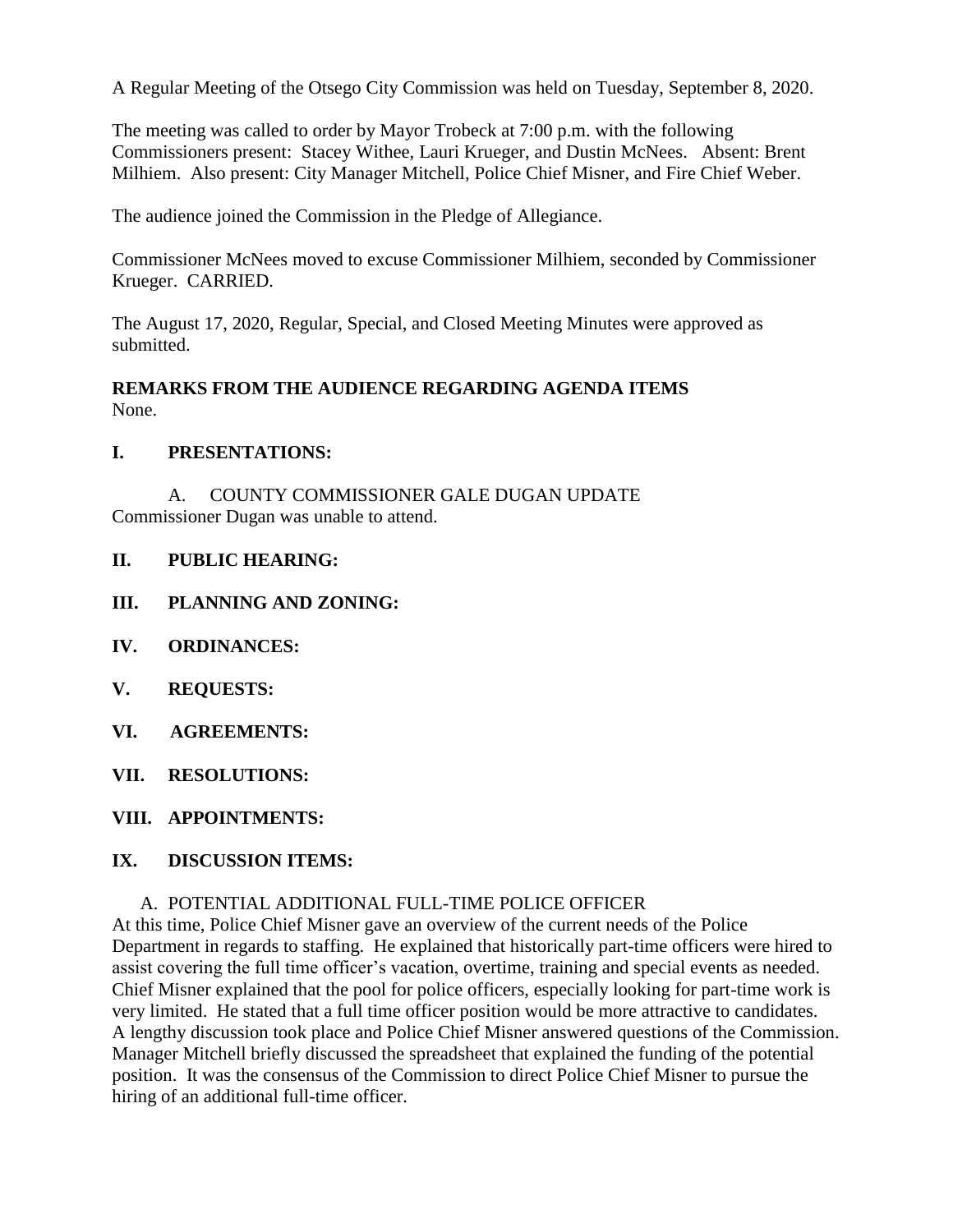# B. CITY ATTORNEY – CITY COMMISSION ROLE IN POLICY MAKING At this time, Attorney Marshall Grate was introduced to the Commission. Attorney Grate presented to the Commission a PowerPoint Presentation – What Does a City Commissioner Do? Which covered the following: Definition, Speaks & Acts as a Body, Open Meetings Act, FOIA, Set Policy – No Micromanagement, City Manager's Role, Local Issues – Tax Rate, Budget, Pay Rates, and Planning Commission. He answered questions of the Commission in regards to his presentation. Commissioner McNees commented that he feels that the Commission should help craft the Body Camera policy and should have a voice in it. Commissioner McNees stated that he feels he needs to represent his constituents. Attorney Grate commented that if it is a Department Policy, usually the City Commission doesn't vote on the policy. Attorney Grate gave the example of Battle Creek who adopted a body camera policy, that was not voted on by the City Commission. He stated that if Departmental Policy is brought to the Commission for approval it will be available for the public to view. Attorney Grate continued that many aspects of the Police Department are not subject to public view, which is incorporated in the Freedom of Information Act. Attorney Grate commented that some policies are kept from the public for good reason, to protect people. He commented that the City is very fortunate to have a Police Chief who is very experienced. Attorney Grate suggested if the Commission wanted to see the policy to go into Closed Session for review. Commissioner Withee stated that she struggles with the concept of not seeing the policy, noting that you can search anything on the internet. She explained that if a residents asks her a question about the policy, she wants to be able to explain it to them. Commissioner Krueger commented that she believes in one hundred percent transparency. She also believes one hundred percent to protect the men and women who protect us. She suggested if the policy is to be viewed, have it viewed in a Closed Session to protect the Commission and the officers. Commissioner Krueger stated that it is nice to know things, but she has full confidence in Manager Mitchell and Police Chief Misner to protect the citizens and the Police Department. Commissioner McNees commented that he thought it should be a negotiation of the people, and transparent. Commissioner Withee asked if the Michigan Municipal League had a "best practices for policy making?" City Manager Mitchell will look into best practices. Police Chief Misner explained how the Body Camera Policy was prepared. Attorney Grate suggested having a closed session review of the policy to satisfy the Commission's curiosity. Police Chief Misner agreed with Attorney Grate and commented that he would like the Commission to trust him, but he has no problem explaining it in closed session. It was the consensus of the Commission to discuss the Body Camera Policy in Closed Session at the next meeting.

# **MANAGER'S REPORT**

- 1. He gave updates on the following:
	- Groundwater Ordinance
	- Cost Recovery Ordinance
	- Otsego Fitness will be opening tomorrow
	- RRC Meeting
- 2. He asked for further questions or comments regarding his written Manager's Report submitted to the Commission in their weekly packet.

#### **COMMUNICATIONS**

None.